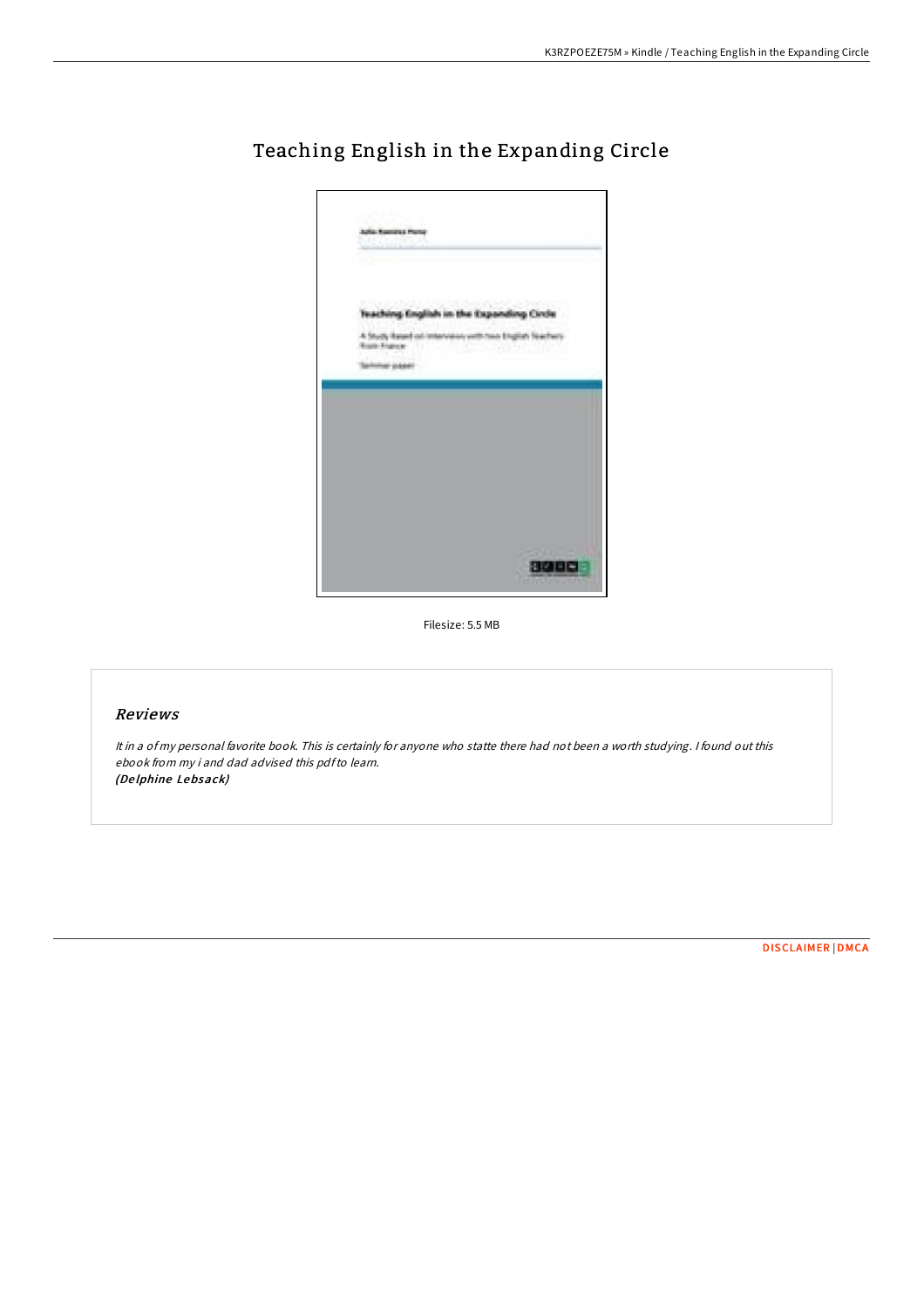### TEACHING ENGLISH IN THE EXPANDING CIRCLE



GRIN Verlag Jul 2008, 2008. Taschenbuch. Book Condition: Neu. 209x149x23 mm. This item is printed on demand - Print on Demand Neuware - Seminar paper from the year 2006 in the subject English Language and Literature Studies - Linguistics, grade: 2,0, University of Tubingen, 10 entries in the bibliography, language: English, abstract: The wide-spread usage of English throughout the world raises the questions of what role it plays on an international level, whether a standard should be established, and how it should be taught in school. This text concentrates on the presence and teaching of English in France, based on data collected in interviews in Mulhouse on January 6th, 2006. The interviews with two French teachers of English, together with literature on the French attitude towards that language, try to provide an insight into the role of English in a country which does not have English as a native or official language. In order to do this, background information on the teachers as well as the present teaching situation in France will be given. Finally, it has to be investigated whether an existing model of the usage and importance of English can be applied to the situation of English in France. 2The Role of English in the World 2.1English as a Global Lingua Franca A lingua franca, or common language (Crystal, 1997: 9) is the language that it used in a situation where people with different nationalities communicate, and when they have no other language in common. Crystal calls this the global status (Crystal, 1997: 2) of a language. A language achieves a genuinely global status when it develops a special role that is recognized in every country (Crystal, 1997: 2). This special role can be either the status of a mother-tongue (Crystal, 1997: 3), as in Britain, the status...

 $\overline{\mathbf{P}^{\mathbf{p}}}$ Read [Teaching](http://almighty24.tech/teaching-english-in-the-expanding-circle.html) Eng lish in the Expand ing Circle Online  $\bigoplus$ Do wnlo ad PDF [Teaching](http://almighty24.tech/teaching-english-in-the-expanding-circle.html) Eng lish in the Expand ing Circle